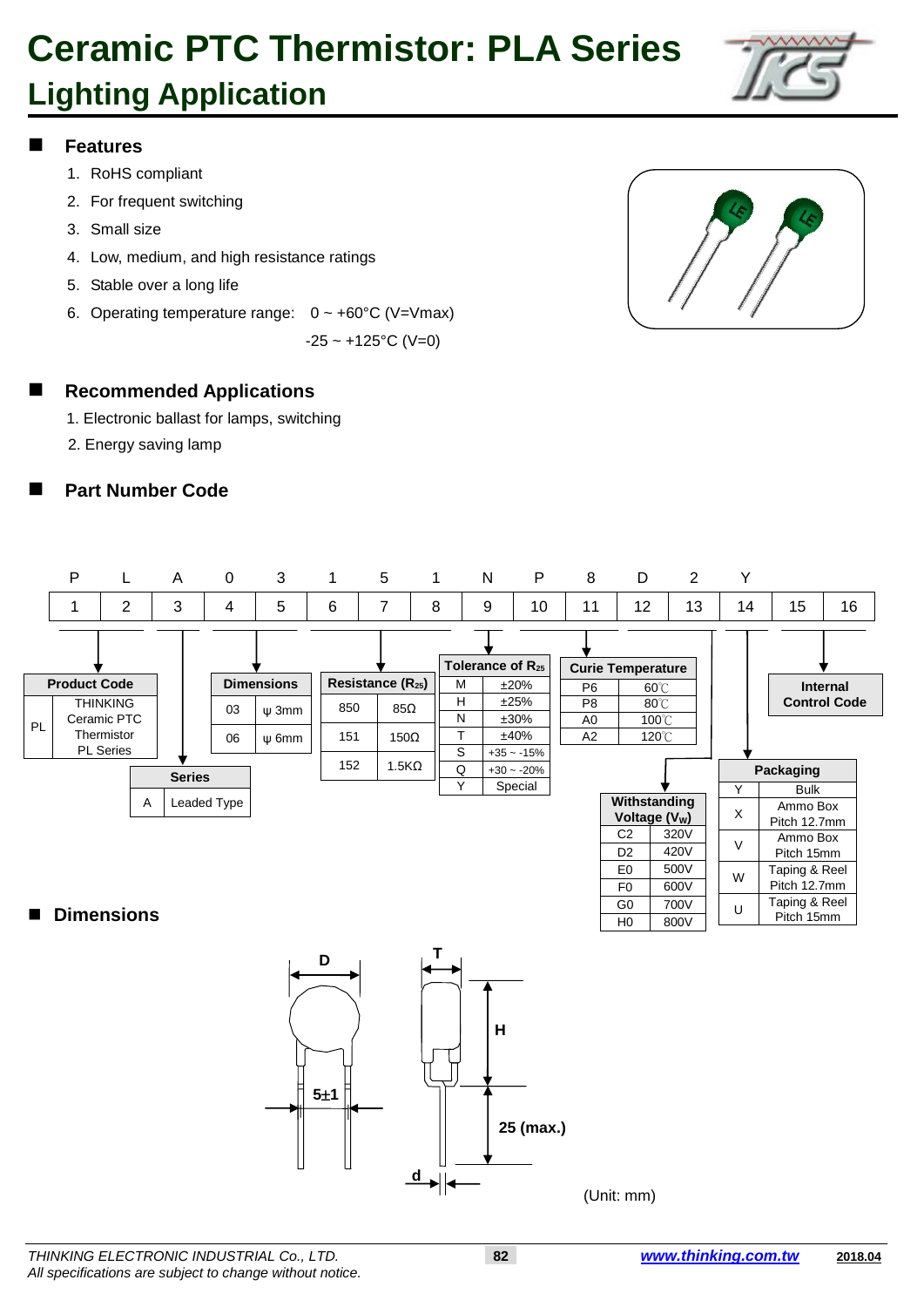

#### **Characteristics**

| Part No.                              | <b>Curie</b><br><b>Temperature</b> | Zero-power<br><b>Resistance</b><br>at $25^{\circ}$ C | Withstanding<br><b>Voltage</b> | <b>Maximum</b><br><b>Current</b> | <b>Dimensions</b> |             |               |               |
|---------------------------------------|------------------------------------|------------------------------------------------------|--------------------------------|----------------------------------|-------------------|-------------|---------------|---------------|
|                                       | Tc $(C)$                           | $R_{25}(\Omega)$                                     | $V_W(V_{ac})$                  | $I_{max}(mA)$                    | D(mm)             | T(mm)       | $d±0.02$ (mm) | $H_{max}(mm)$ |
| PLA03101 <sup>™</sup> D2              |                                    | 100                                                  | 420                            |                                  |                   |             |               |               |
| PLA03151 <sup>**</sup> D2             |                                    | 150                                                  | 420                            |                                  |                   |             |               |               |
| PLA03221 <sup>™</sup> D2              |                                    | 220                                                  | 420                            |                                  |                   |             |               |               |
| PLA03331 <sup>-*</sup> E0             |                                    | 330                                                  | 500                            |                                  |                   |             |               |               |
| PLA03471 <sup>™</sup> E0              |                                    | 470                                                  | 500                            |                                  |                   |             |               |               |
| PLA03681 <sup>™</sup> E0              |                                    | 680                                                  | 500                            | 200                              | $3.0 - 4.5$       | $3.5 - 4.5$ | 0.5           | 8.5           |
| PLA03102 <sup>™</sup> F0              |                                    | 1000                                                 | 600                            |                                  |                   |             |               |               |
| PLA03152 <sup>-</sup> *F0             |                                    | 1500                                                 | 600                            |                                  |                   |             |               |               |
| PLA03222 <sup>™</sup> F0              |                                    | 2200                                                 | 600                            |                                  |                   |             |               |               |
| PLA03332 <sup>**</sup> F0             |                                    | 3300                                                 | 600                            |                                  |                   |             |               |               |
| PLA03472 <sup>™</sup> F0              |                                    | 4700                                                 | 600                            |                                  |                   |             |               |               |
| PLA04680 <sup>**</sup> D2             |                                    | 68                                                   | 420                            |                                  |                   |             |               |               |
| PLA04101 <sup>-</sup> *D2             |                                    | 100                                                  | 420                            | 300                              | $4.0 - 5.5$       | $3.5 - 4.5$ | 0.6           | 9.5           |
| PLA04151 <sup><i>*</i>*D2</sup>       |                                    | 150                                                  | 420                            |                                  |                   |             |               |               |
| PLA04221 <sup>-</sup> *E0             |                                    | 220                                                  | 500                            |                                  |                   |             |               |               |
| PLA04331 <sup>™</sup> E0              |                                    | 330                                                  | 500                            |                                  |                   |             |               |               |
| PLA04471 <sup>™</sup> F0              |                                    | 470                                                  | 600                            |                                  |                   |             |               |               |
| PLA04681 <sub>1</sub> <sup>*</sup> F0 |                                    | 680                                                  | 600                            |                                  |                   |             |               |               |
| PLA04102 <sub>1</sub> <sup>*</sup> F0 | (50/60/70/                         | 1000                                                 | 600                            |                                  |                   |             |               |               |
| PLA04152 <sup>™</sup> F0              | 80/90/100/                         | 1500                                                 | 600                            |                                  |                   |             |               |               |
| PLA04222 <sup>™</sup> F0              | 110/120)<br>±10                    | 2200                                                 | 600                            |                                  |                   |             |               |               |
| PLA04332 <sup>™</sup> F0              |                                    | 3300                                                 | 600                            |                                  |                   |             |               |               |
| PLA05680 <sup>**</sup> D2             |                                    | 68                                                   | 420                            | 400                              | $5.0 - 6.5$       | $3.5 - 4.5$ | 0.6           | 10.5          |
| PLA05101 <sup>**</sup> D2             |                                    | 100                                                  | 420                            |                                  |                   |             |               |               |
| PLA05151 <sup>™</sup> D2              |                                    | 150                                                  | 420                            |                                  |                   |             |               |               |
| PLA05221 <sup>™</sup> E0              |                                    | 220                                                  | 500                            |                                  |                   |             |               |               |
| PLA05331 <sup>™</sup> E0              |                                    | 330                                                  | 500                            |                                  |                   |             |               |               |
| PLA05471 <sup>™</sup> F0              |                                    | 470                                                  | 600                            |                                  |                   |             |               |               |
| PLA05681 <sup>™</sup> F0              |                                    | 680                                                  | 600                            |                                  |                   |             |               |               |
| PLA05102 <sup>™</sup> F0              |                                    | 1000                                                 | 600                            |                                  |                   |             |               |               |
| PLA05152 <sup>*</sup> *F0             |                                    | 1500                                                 | 600                            |                                  |                   |             |               |               |
| PLA05222 <sup>™</sup> F0              |                                    | 2200                                                 | 600                            |                                  |                   |             |               |               |
| PLA05332 <sub>1</sub> <sup>*</sup> F0 |                                    | 3300                                                 | 600                            |                                  |                   |             |               |               |
| PLA06680 <sup>™</sup> D5              |                                    | 68                                                   | 450                            |                                  |                   | $3.5 - 4.5$ | 0.6           | 11.5          |
| PLA06101 <sup>™</sup> E0              |                                    | 100                                                  | 500                            |                                  |                   |             |               |               |
| PLA06151 <sup>™</sup> E0              |                                    | 150                                                  | 500                            |                                  |                   |             |               |               |
| PLA06221 <sup>™</sup> F0              |                                    | 220                                                  | 600                            | 600                              | $5.5 - 7.5$       |             |               |               |
| PLA06331 <sup>-</sup> *F0             |                                    | 330                                                  | 600                            |                                  |                   |             |               |               |
| PLA06471 <sup>™</sup> F0              |                                    | 470                                                  | 600                            |                                  |                   |             |               |               |

#### **Note:**

1.  $\Box$  is the tolerance of R<sub>25</sub>

2. \*\* is the code of Tc (Curie temperature)

3. Vw: Withstanding voltage at 50Hz.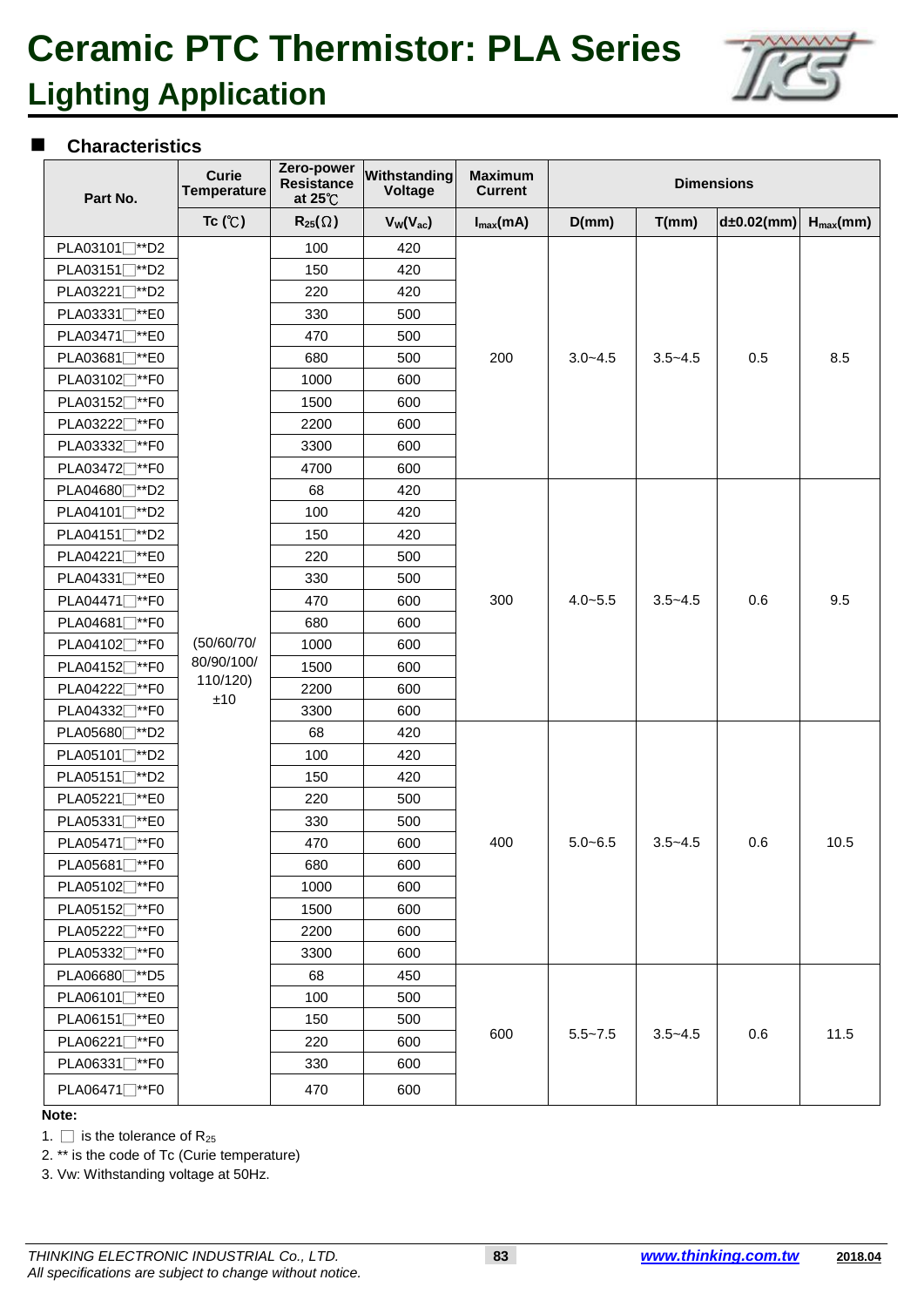

| Part No.                               | Curie<br><b>Temperature</b>                 | Zero-power<br><b>Resistance</b><br>at $25^{\circ}$ | Withstanding<br><b>Voltage</b> | <b>Maximum</b><br><b>Current</b> | <b>Dimensions</b> |             |                  |               |
|----------------------------------------|---------------------------------------------|----------------------------------------------------|--------------------------------|----------------------------------|-------------------|-------------|------------------|---------------|
|                                        | Tc (C)                                      | $R_{25}(\Omega)$                                   | $V_W(V_{ac})$                  | $I_{\text{max}}(mA)$             | D(mm)             | T(mm)       | $d\pm 0.02$ (mm) | $H_{max}(mm)$ |
| PLA06681 <sub>1</sub> <sup>*</sup> F5  |                                             | 680                                                | 650                            | 600                              | $5.5 - 7.5$       | $3.5 - 4.5$ | 0.6              | 11.5          |
| PLA06102 <sup>**</sup> F5              |                                             | 1000                                               | 650                            |                                  |                   |             |                  |               |
| PLA06152 <sup>**</sup> F5              |                                             | 1500                                               | 650                            |                                  |                   |             |                  |               |
| PLA06222 <sup>*</sup> F5               | (50/60/70/<br>80/90/100/<br>110/120)<br>±10 | 2200                                               | 650                            |                                  |                   |             |                  |               |
| PLA07680 <sup>-**</sup> D5             |                                             | 68                                                 | 450                            | 800                              | $6.5 - 8.5$       | $3.5 - 4.5$ | 0.6              | 12.5          |
| PLA07101 <sup>™</sup> E0               |                                             | 100                                                | 500                            |                                  |                   |             |                  |               |
| PLA07151□**E0                          |                                             | 150                                                | 500                            |                                  |                   |             |                  |               |
| PLA07221 <sup>™</sup> F0               |                                             | 220                                                | 600                            |                                  |                   |             |                  |               |
| PLA07331 <sup>-</sup> *F0              |                                             | 330                                                | 600                            |                                  |                   |             |                  |               |
| PLA07471 <sup>™</sup> F0               |                                             | 470                                                | 600                            |                                  |                   |             |                  |               |
| PLA07681 <sub>1</sub> <sup>**</sup> F5 |                                             | 680                                                | 650                            |                                  |                   |             |                  |               |
| PLA07102 <sup>™</sup> F5               |                                             | 1000                                               | 650                            |                                  |                   |             |                  |               |
| PLA07152 <sup>**</sup> F5              |                                             | 1500                                               | 650                            |                                  |                   |             |                  |               |
| PLA07222 <sup>**</sup> F5              |                                             | 2200                                               | 650                            |                                  |                   |             |                  |               |

**Note:**

1.  $\Box$  is the tolerance of R<sub>25</sub>

2. \*\* is the code of Tc (Curie temperature)

3. Vw: Withstanding voltage at 50Hz.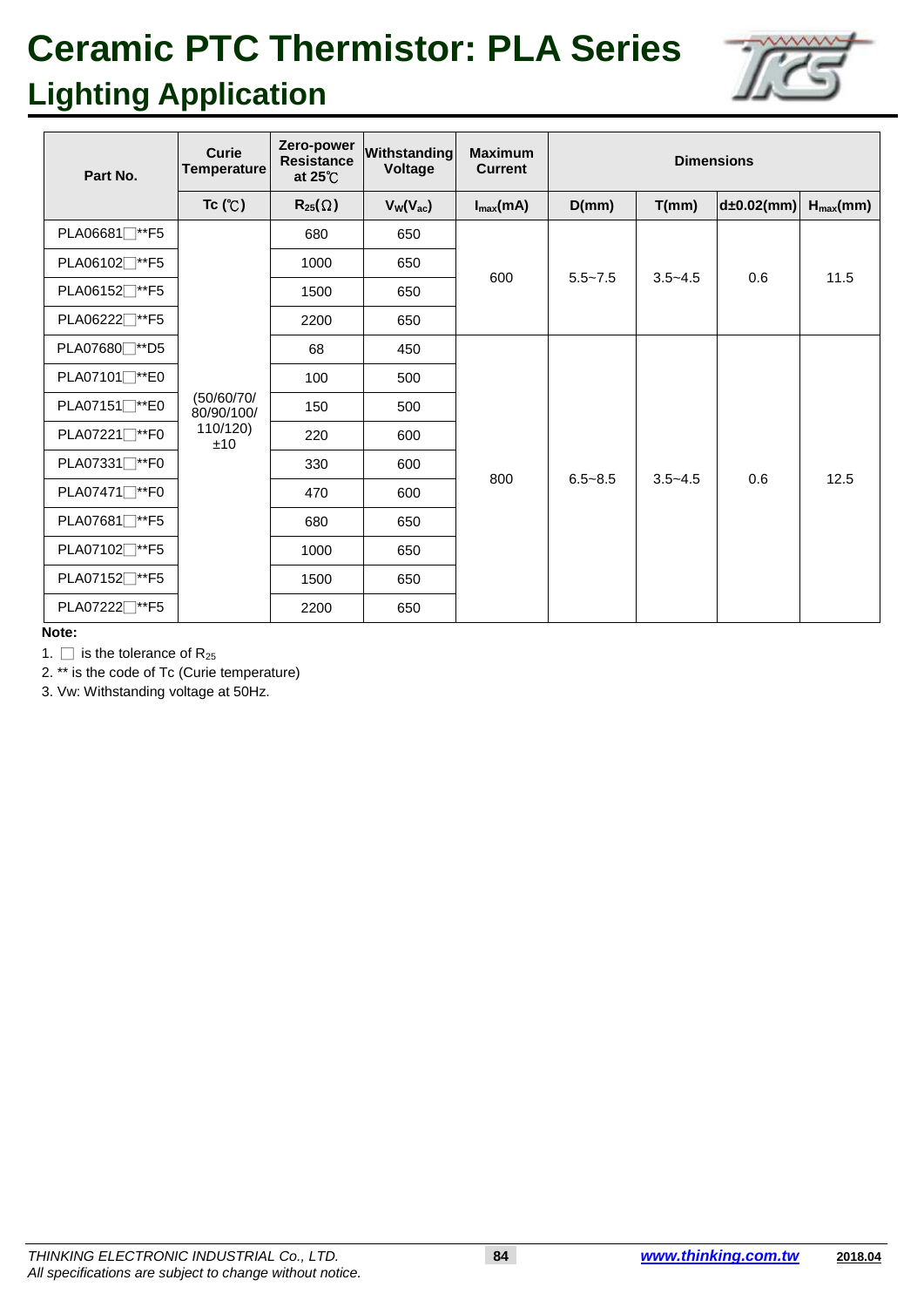

### $\blacksquare$  Soldering Recommendation

**Wave Flow Soldering Profile**



#### **Note**

- 1. (1~3℃)/sec.
- 2. Approx. 200℃/sec.
- 3. 5℃/sec. (Max)

### **Recommended Reworking Conditions With Soldering Iron**

| <b>Item</b>                       | <b>Conditions</b>       |
|-----------------------------------|-------------------------|
| Temperature of Soldering Iron-tip | $360^{\circ}$ (max.)    |
| Soldering Time                    | $3$ sec (max.)          |
| <b>Distance from Coating</b>      | $2 \, \text{mm}$ (min.) |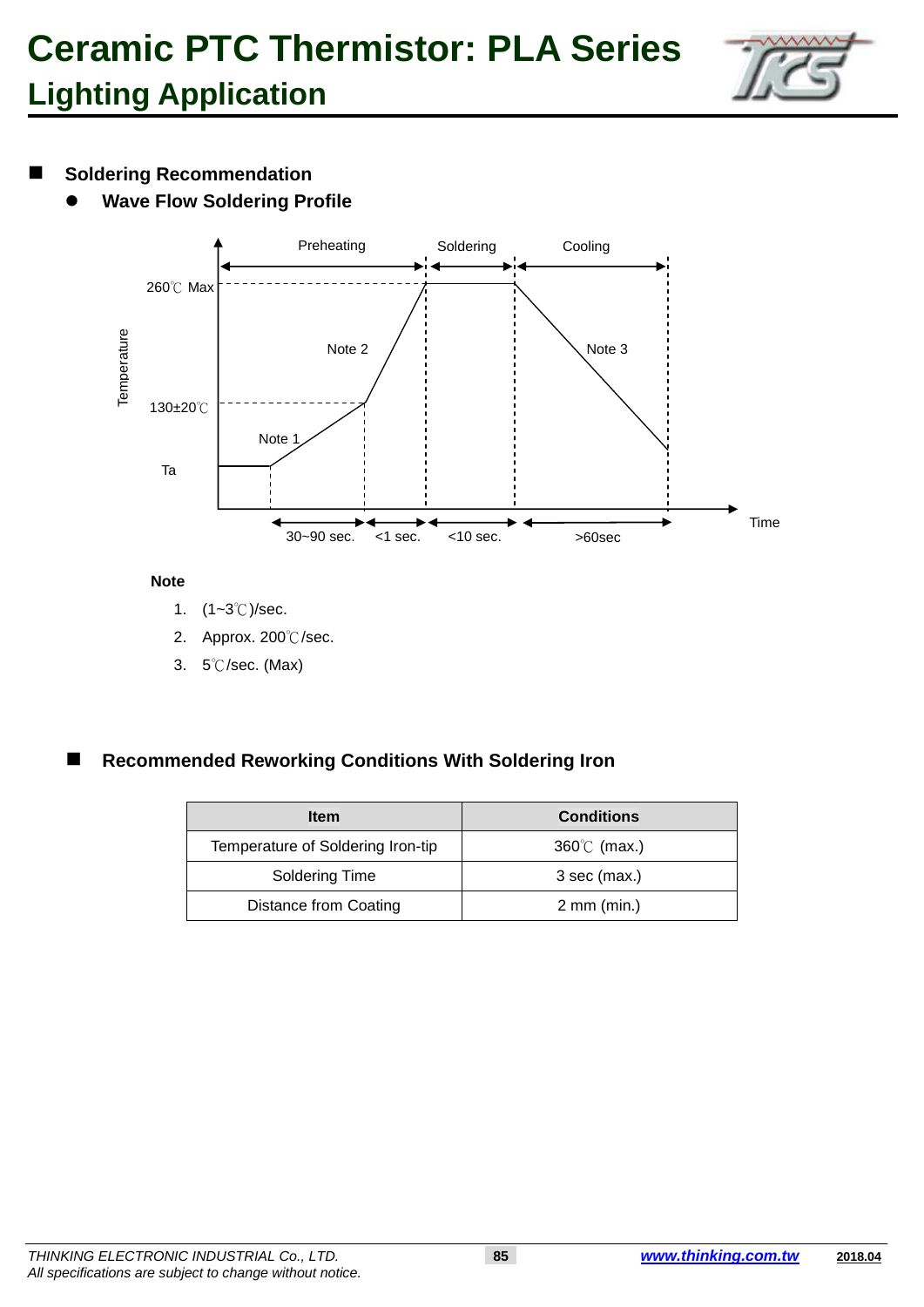

# **Reliability Test**

| Item                                                                       | <b>Standard</b> | <b>Test Conditions and Methods</b>                                                                                                                                                                                                                                                                    | <b>Specifications</b>                                                                  |
|----------------------------------------------------------------------------|-----------------|-------------------------------------------------------------------------------------------------------------------------------------------------------------------------------------------------------------------------------------------------------------------------------------------------------|----------------------------------------------------------------------------------------|
| Robustness of<br>Terminations                                              | IEC 60738-1     | Gradually apply the specified force and keep the unit fixed<br>for $10±1$ sec.<br><b>Terminal diameter</b><br>Force<br>T(N)<br>(mm)<br>$0.35 < d \le 0.5$<br>5.0<br>$0.5 < d \le 0.8$<br>10.0<br>$0.8 < d \le 1.25$<br>20.0                                                                           | $\triangle$ R <sub>25</sub> /R <sub>25</sub>   $\leq$ 20%<br>No visible damage         |
| Solderability                                                              | IEC 60738-1     | 245 $\pm$ 3 °C, 2 $\pm$ 0.5 sec                                                                                                                                                                                                                                                                       | At least 95% of terminal<br>electrode is covered by<br>new solder                      |
| Resistance to<br>Soldering Heat                                            | IEC 60738-1     | 260±3 ℃, 10±1 sec                                                                                                                                                                                                                                                                                     | $\triangle$ R <sub>25</sub> /R <sub>25</sub>   $\leq$ 20%<br>No visible damage         |
| Vibration                                                                  | IEC 60738-1     | Frequency range: 10~55Hz<br>Amplitude: 0.75mm or 98m/s <sup>2</sup><br>Direction: 3 mutually perpendicular directions<br>Duration: 6hrs(3x2 hrs)                                                                                                                                                      | $\triangle$ R <sub>25</sub> /R <sub>25</sub>   $\leq$ 20%<br>No visible damage         |
| Shock                                                                      | IEC 60738-1     | Wave: half-sine<br>$\triangle$ V: 1.0m/s<br>Acceleration: 50 m/s <sup>2</sup><br>Pulse time: 30ms                                                                                                                                                                                                     | $\triangle$ R <sub>25</sub> /R <sub>25</sub>   $\leq$ 20%<br>No visible damage         |
| Rapid Change of<br>Temperature                                             | IEC 60738-1     | The thermal shock conditions shown below shall be<br>repeated 5 cycles.<br>Period (minutes)<br><b>Step</b><br>Temperature $(\mathcal{C})$<br>$-40 \pm 5$<br>1<br>$30 \pm 3$<br>$\overline{c}$<br>$5 \pm 3$<br>Room temperature<br>3<br>$85 \pm 5$<br>$30 \pm 3$<br>4<br>$5 \pm 3$<br>Room temperature | $\mid \triangle \mathsf{R}_{25} / \mathsf{R}_{25} \mid \leq 20\%$<br>No visible damage |
| Climatic<br>Sequence                                                       | IEC 60738-1     | Dry heat: 125 $\degree$ C for 16 hrs<br>Damp heat first cycle: 40℃, 95% R.H, cycle time: 24 hrs<br>Cold: - $25^\circ$ C for 2 hrs<br>Damp heat (cyclic), remaining cycles: 5 cycles<br>Test according to IEC60068-2-30                                                                                | $\triangle$ R <sub>25</sub> /R <sub>25</sub>   $\leq$ 20%<br>No visible damage         |
| Damp Heat,<br><b>Steady State</b>                                          | IEC 60738-1     | 40±2℃, 90~95% RH, for 1000±2hrs                                                                                                                                                                                                                                                                       | $\triangle$ R <sub>25</sub> /R <sub>25</sub>   $\leq$ 20%<br>No visible damage         |
| Endurance at<br>maximum<br>operating<br>temperature and<br>maximum voltage | IEC60738-1      | UCT=60°C, 270 $V_{ac}$ , I $\leq$ Imax for 1000±2hrs.                                                                                                                                                                                                                                                 | $\triangle$ R <sub>25</sub> /R <sub>25</sub>   $\leq$ 20%<br>No visible damage         |
| Endurance at<br>maximum voltage                                            | IEC60738-1      | 25 $\pm$ 5°C, 270 $V_{\text{ac}}$ , I $\leq$ Imax<br>1min. on and 5min. Off x10,000 cycles                                                                                                                                                                                                            | $\triangle$ R <sub>25</sub> /R <sub>25</sub>   $\leq$ 20%<br>No visible damage         |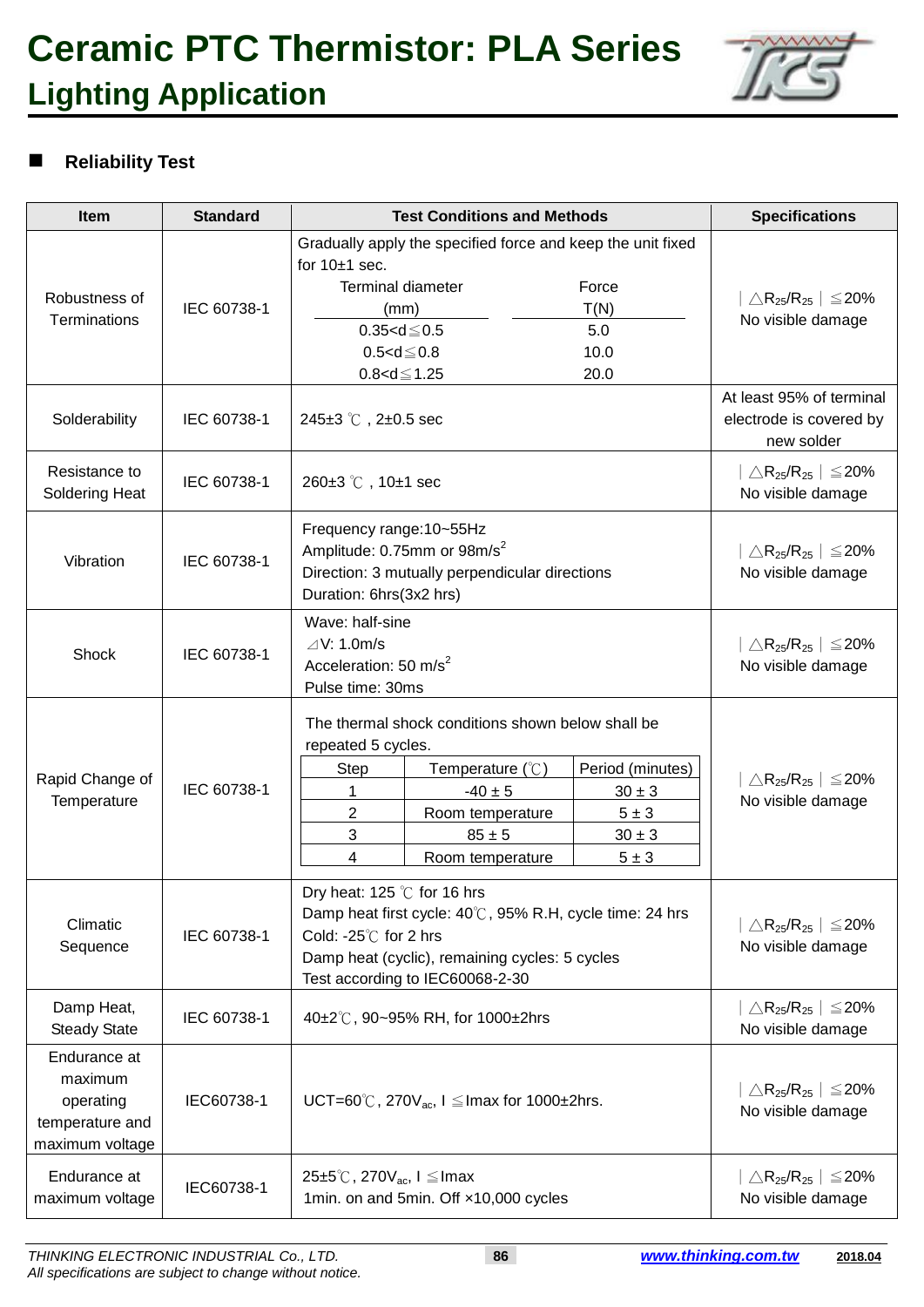

## **Packaging**

**Taping Specification**



#### **Parameter List**

(Unit: mm)

| <b>Index</b>   | <b>Parameter</b>                    | <b>Nominal dimensions</b>                                                               | <b>Tolerance</b> |
|----------------|-------------------------------------|-----------------------------------------------------------------------------------------|------------------|
| P              | Lead spacing                        | 5                                                                                       | ±1               |
| $P_0$          | Sprocket hole pitch                 | 12.7                                                                                    | ±0.3             |
| $P_1$          | Ordinate to adjacent component lead | 3.85                                                                                    | ±1               |
| P <sub>2</sub> | Device pitch                        | ±1                                                                                      |                  |
| $H_0$          | Abscissa to plane (kinked lead)     | ±0.5                                                                                    |                  |
| $H_1$          | Abscissa to top                     | D*<br>5<br>3<br>6<br>$\overline{7}$<br>8<br>4<br>26<br>24<br>25<br>27<br>28 29<br>$H_1$ | Max.             |
| W              | Carrier tape width                  | 18                                                                                      | ±1               |
| $W_0$          | Hold-down tape width                | 12                                                                                      | ±1.5             |
| $W_1$          | Sprocket hole position              | ±1                                                                                      |                  |
| $W_2$          | Top distance between tape edges     | Max.                                                                                    |                  |
| $\triangle$ P  | Body tape plane deviation           | Max.                                                                                    |                  |
| ∆ h            | Body lateral deviation              | Max.                                                                                    |                  |
| $D_0$          | Sprocket hole diameter              | ±0.2                                                                                    |                  |
| t              | Tape thickness                      | 0.6                                                                                     | ±0.2             |

**Note:** D: Disc diameter